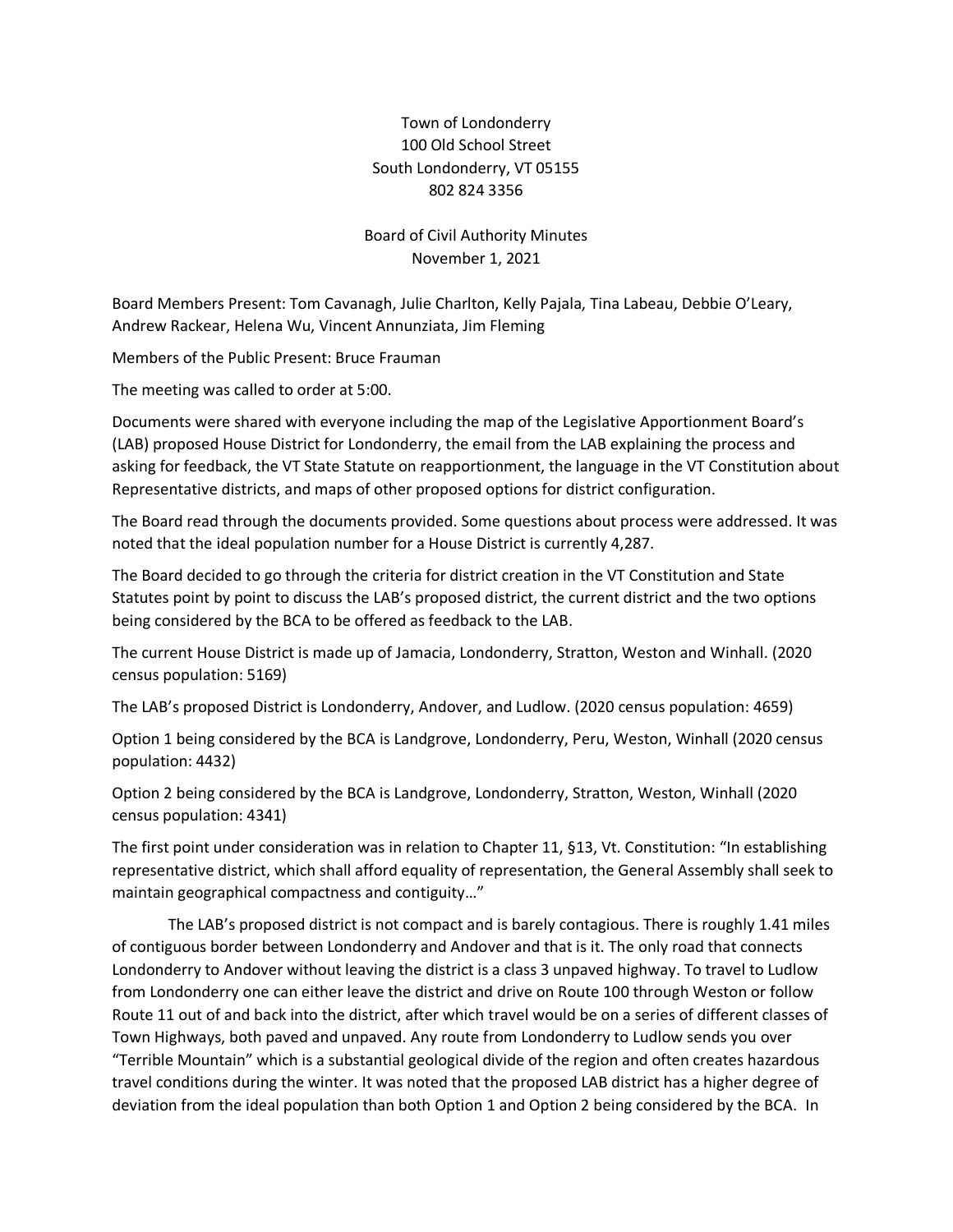the interest of maintaining a district that demonstrates both geographic compactness and contiguity while remaining in an acceptable degree of deviation from the population ideal, we recommend keeping the current Windham-Bennington-Windsor District as intact as population will allow for.

The second point under consideration is 17 V.S.A. §1903 (b)(1) preservation of existing political subdivision lines. The LAB proposed district removes Londonderry entirely from the existing political lines of its current district. The same has been done to Andover and Ludlow which is concerning for all three Towns. Either Option 1 or Option 2 being considered by the BCA would substantially maintain the current district's political subdivision lines.

The third point under consideration is 17 V.S.A. §1903 (b)(2) recognition and maintenance of patterns of geography, social interaction, trade, political ties, and common interests. The comments about the geographic challenges of this district were reiterated: lack of boundary continuity, geological barriers, and limited State Highway access within the district. It was noted that there is a distinct lack of close social interaction or political ties with Andover and Ludlow in comparison to the options being considered for recommendation. The following were all examples of social interaction, trade, political ties, and common interests for both the current district and options 1&2: for years the area has been referred to as the Mountain Towns or Tri Mountain area, referring to both the mountainous terrain and the ski resort industry that fuels the regions economy. Weston, Londonderry, Peru and Landgrove all share a transfer station. All the towns have school choice for at least part of their student population and Weston, Londonderry, Peru and Landgrove are in the same school district. Weston, Londonderry, Peru, Landgrove and Winhall are in the same supervisory union. Stratton is closely tied to Winhall because of shared transportation resources for students, the Stratton Mountain resort and being nonoperating school districts. It was noted that school choice is a major economic driver for the region and draws families with children to become residents in the area. Early childhood education and childcare programs in the region are centered in Londonderry and Weston and are attended by children from many neighboring towns (West River Montessori, The Little School, The Collaborative). Londonderry has the largest grocery store that serves the Mountain Towns. There is a State Highway garage in Londonderry that covers most of the Mountain Town Region. Landgrove shares a zip code and post office with Londonderry and Peru is on Londonderry's mail delivery route. Stratton gets mail delivery our of the South Londonderry post office and Winhall is on the same mail delivery route as south Londonderry. Landgrove shares fire protection with Londonderry. The Londonderry volunteer Rescue Squad covers Weston, Londonderry, Landgrove and Peru. The Mountain Towns are all served by the Mountain Valley Medical Center in Londonderry. Ski resorts in the area include Magic Mountain & Viking Nordic Center (Londonderry), Bromley Mountain and Wild Wings Nordic Center (Peru) and Stratton Mountain Resort (Stratton and Winhall). The Ski Industry is the major economic driver in the region. There is an emergency shelter at Flood Brook School in Londonderry that would serve all the Mountain towns in the event of an emergency. Londonderry's Emergency Management coordinator has made a point of coordinating closely with other Mountain Town personnel during an emergency and was named the 2020 Emergency Management Director of the Year by VT Emergency Management for his efforts.

The fourth point under consideration is 17 V.S.A. §1903 (b)(3) use of compact and contiguous territory. It appears that the district was created purely based on population numbers and not at all because of proximity or continuity with one another, especially in Londonderry's case. The same comments about geography, means of travel and a lack of contiguous border were noted. It was also noted that the same circumstances exist for two of the other towns in the current district that have been moved into new